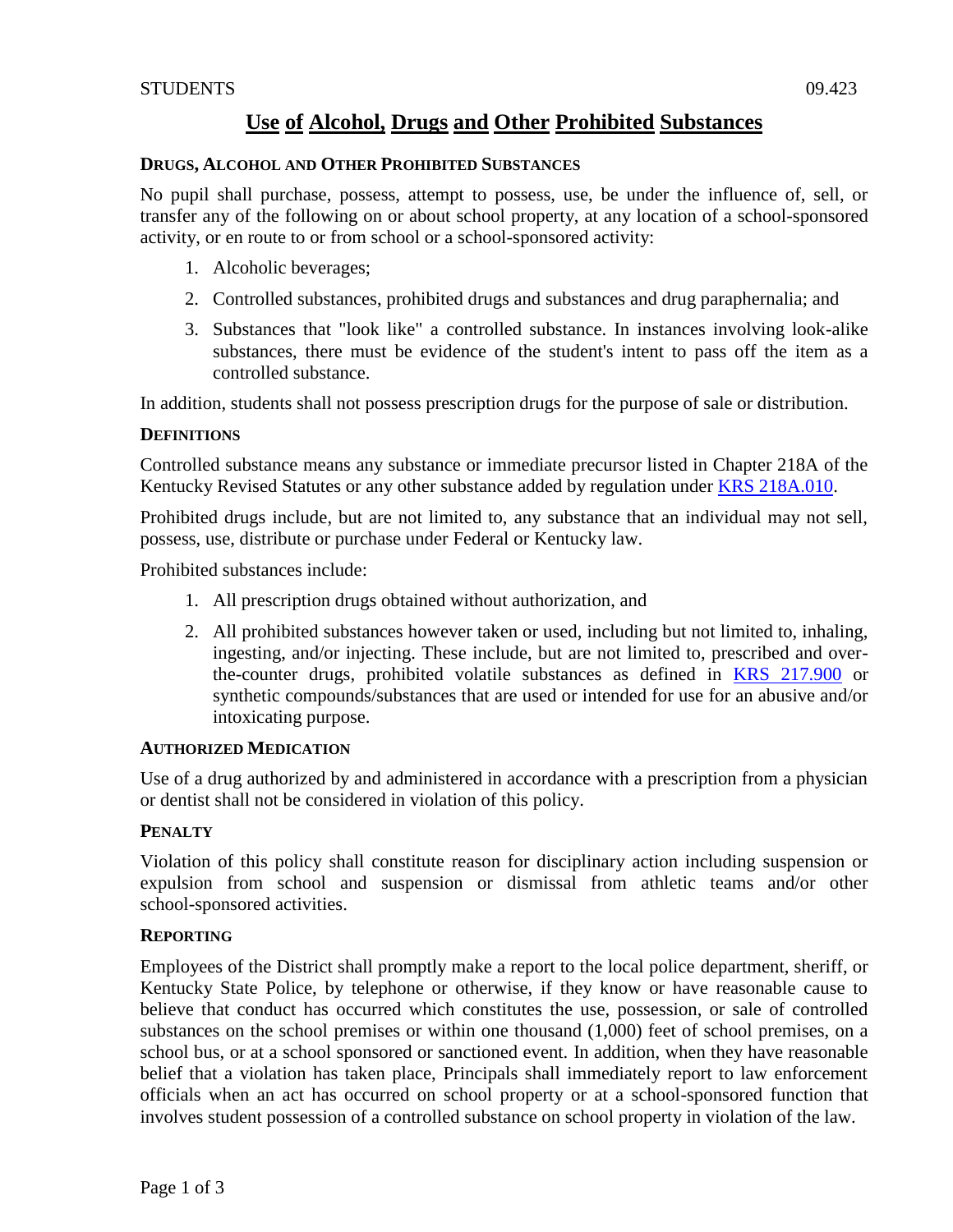# **Use of Alcohol, Drugs and Other Prohibited Substances**

#### **APPLICABILITY**

The drug testing program applies to all students who choose to participate on high school varsity and sub varsity athletic teams grades 6 - 12, competitive extracurricular teams and organizations, and to all students who exercise parking privileges on school property.

Competitive extracurricular activities include high school sanctioned or sponsored extracurricular activities involving competition, comparison, or judging of the individuals or groups with other individuals or groups. These activities shall include, but not be limited to, archery, baseball, basketball, cheerleading, cross country, dance, football, golf, soccer, softball, swimming, tennis, track and field, volleyball, school-sponsored social clubs, academic teams, and local chapters of regional or national organizations. The subsequent addition of any varsity or sub varsity sport will immediately be subject to this policy.

#### **DRUG TESTING PROGRAM**

This drug testing program is intended to support the comprehensive educational policies and programs of the high school in educating students and their parents and legal guardians as to the dangers inherent in the unlawful use of drugs. This program is further intended to provide encouragement to students who voluntarily choose to participate on athletic teams, in competitive extracurricular activities, and exercise parking privileges on school property to avoid such use and to strive to benefit from effective rehabilitation which such use has occurred.

Administrators shall not use information obtained in the course of administering this policy for disciplinary purposes other than those set forth herein. This policy is not designed to be used, nor shall it voluntarily be used, in any manner to provide a source of information for law enforcement agencies or for the prosecution of the students or to limit the student's participation in school activities, other than the limitations imposed by this policy. Without a specific written authorization from the tested student or parent/guardian, if the student is under eighteen (18) years of age, the administrator shall not release any student's test results to any person other than as described within this policy and corresponding procedure (Superintendent or his/her designee, Principal, Assistant Principal, Counselor, Director of Pupil Personnel, and the coaches/sponsors of covered activities and persons designated by the Superintendent on a "need to know basis"). Nothing in this policy will prevent the District from releasing any information as may otherwise be required by law or a lawfully issued subpoena or court order.

Testing shall be accomplished by the analysis of urine specimens obtained from the student. Collection and testing procedures shall be established, maintained, and administered to ensure:

- 1. Randomness of selection procedures;
- 2. Proper student identification;
- 3. Identification of each specimen with the appropriate student participant;
- 4. Maintenance of the unadulterated integrity of the specimen; and
- 5. Integrity of the collection and testing process, as well as the confidentiality of test results.